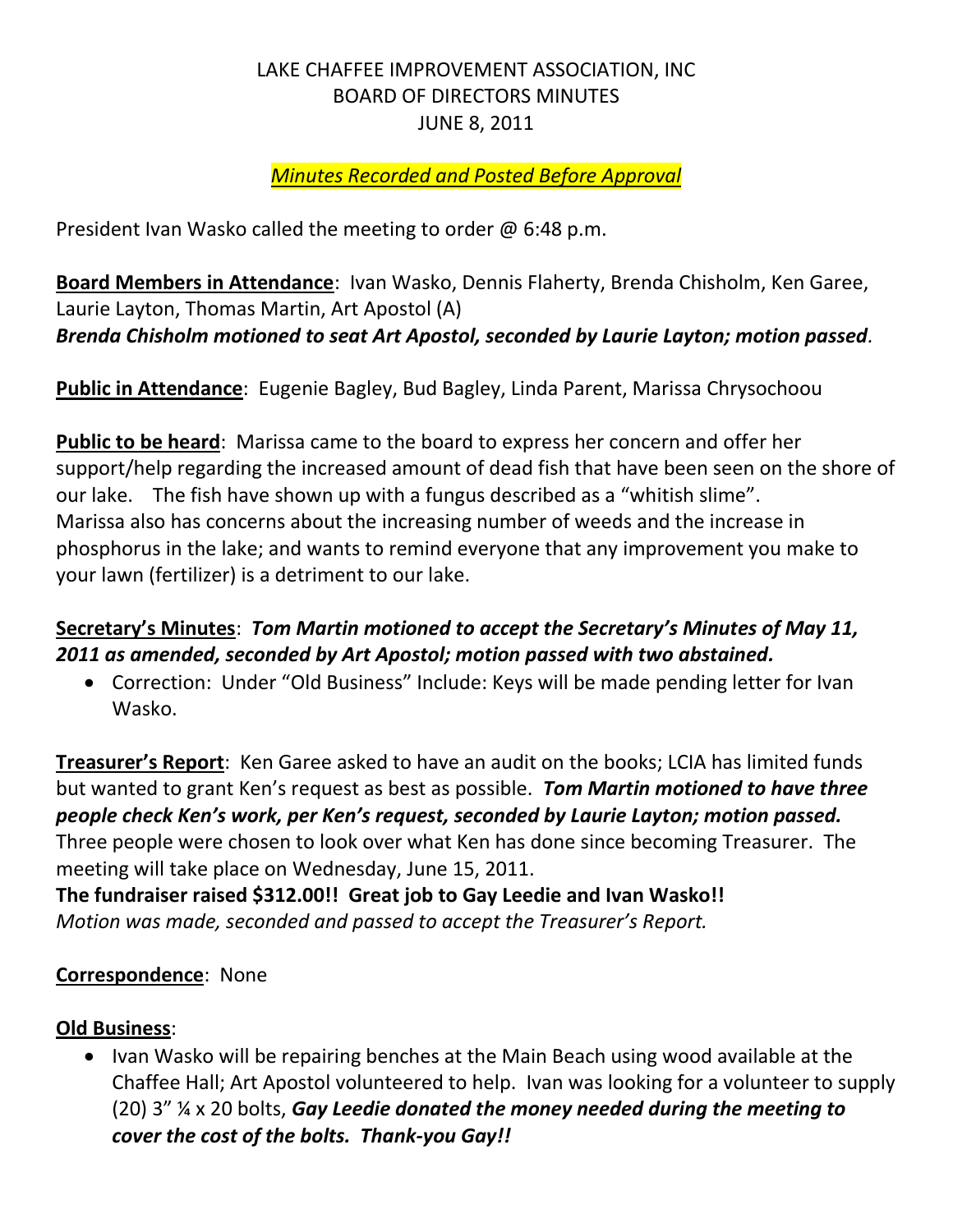# **Old Business Continued:**

- Ivan will be installing a Donation Box at the port-a-potty to help cover the cost of the maintenance.
- Mailings went out to all homeowners for the annual summer meetings. *Thank you Ivan Wasko, and the Sherman's on Oak Drive for all your time and effort getting the mailing out!*
- The picnic was a great success! Everyone had a great time, we will do more! *Carol Natitus won the 50-50 raffle and donated the entire amount back to LCIA!! Thank you Carol!!*
- Ralph Sherman, Bob Divito and Ivan Wasko all worked on the holding tank and it is now in good working condition! We still need a high water level alarm which has to be installed by a licensed electrician/ plumber.

# *Ken Garee motioned the board to thank Ivan Wasko for climbing into the septic tank to do the job nobody else wanted to do. Also thanking Ralph Sherman and Bob Divito for being there to help Ivan. Seconded by Brenda Chisholm; motion passed unanimously.*

- Dan Cole of D.C. Take Down on Union Drive has been mowing the Chaffee Hall; he will also be taking down a stump. Thank you!
- Ivan has started a "Community Garden" on the side of the Chaffee Hall; anyone can tend to it and help themselves.
- The "Crime Watch" is still in progress. Ivan suggested sharing phone numbers with close neighbors to begin our own neighborhood watch. He did it on Union Drive awhile ago and found neighbors to be receptive to the idea.
- *The big news: We will be getting pretty much a whole new Chaffee Hall!!* During the past winter the roof sustained some damage which caused considerable damage to the inside of the Chaffee Hall. Brenda Chisholm contacted our insurance company at the request of Ivan and the adjuster met with him. We will be getting a new roof; plywood on the roof, ceiling, and lights will be inspected, replaced if necessary. New interior walls, new insulation, if windows do not open they will be replaced. Door frames will be replaced. Half of the floor will be replaced, if it can't be matched or look acceptable then the whole floor will be replaced. There is more but the list is too long to include, come to the June meeting for more info!

#### **New Business**:

- Art Apostol went to Smitty's and the Package Store to see if there was some interest in advertising on the LCIA website. Smitty's may be interested. *Thank you Art for your time and effort!*
- Ivan would like to step up advertising for Lake events.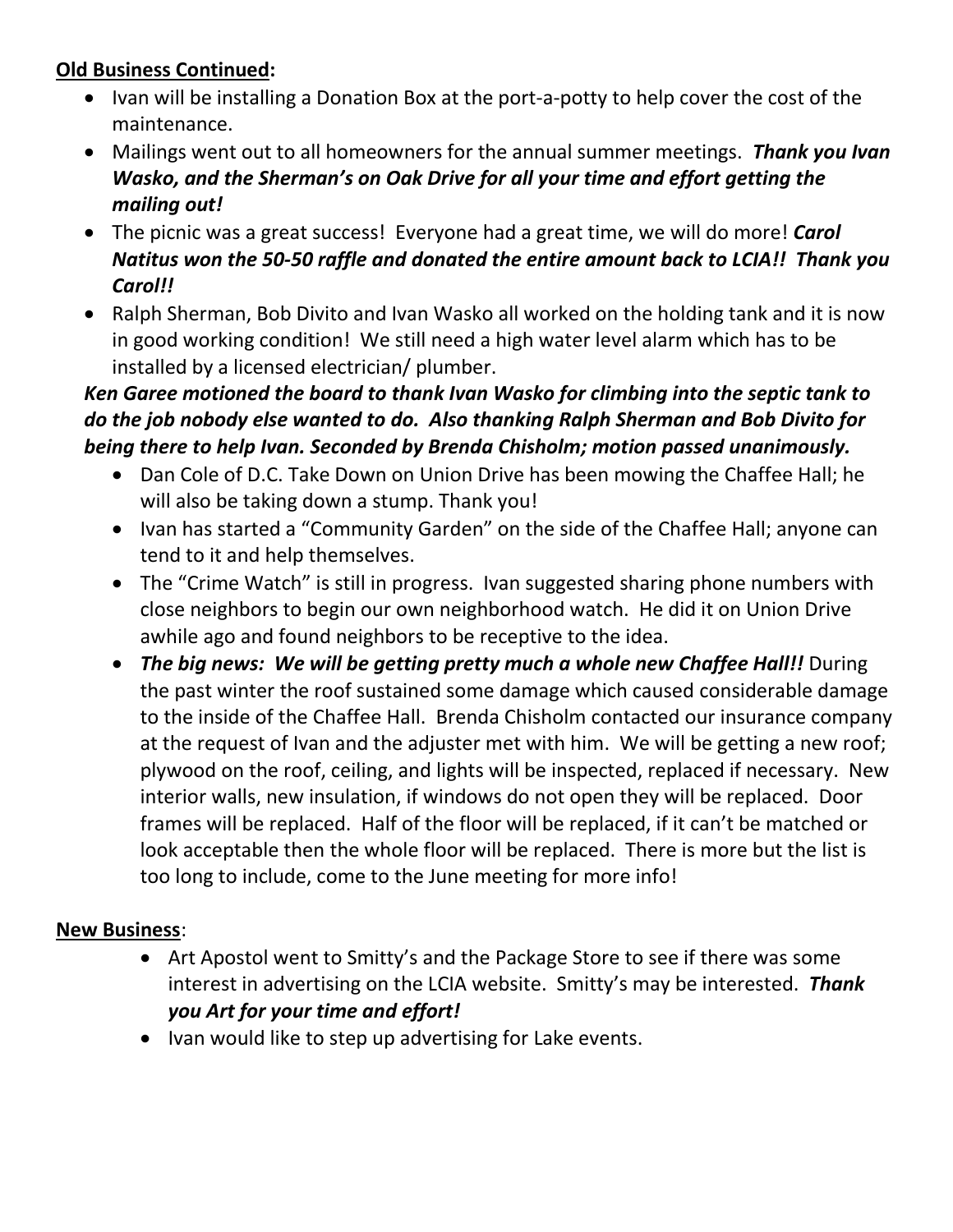#### **Fundraiser Report**:

- Gay would like to do a Halloween Haunted House
- LCIA Tag Sale will be Saturday, June 25, 2011, Gay has received donations of items but no tables have been rented. Please contact Gay Leedie to rent a table or donate items. 860-487-3754
- Texas Holdem is also something that Gay and Ivan are looking into.
- Poker Run is something that was discussed for the fall.
- Boat parade
- Progressive Dinner in the fall
- Design a Logo contest

All great ideas please come to the June meeting to give us your thoughts!

**Valve Project**: Kari Olson donated the funds to put an ad in the Hartford Courant to put our Valve Project out to bid. Ralph has received some interest in the ad placed, he will report back to the board when he has further information. *Thank you Kari Olson for donating the money for the Hartford Courant ad!!*

- What we need is a study done to find out exactly what we are dealing with, what we need to have done.
- Only then will we know how much this will really cost us to get fixed.
- Once we know what we need to have done we can go to appropriate State agency to ask for help.

We again talked about siphoning to lower the lake, and discussed again if it needs to be lowered.

# **Environmental Report**:

- Water testing will be done in July 2011
- Baby ducks have been spotted, no baby geese have been seen

#### **Beach Report**:

- Port-a-potty installed on May 28, 2011 for the Memorial Day Weekend. on Monday morning the dock and buoys were also installed thanks to the following people: Kyle Keenan (high school student), Brianna Harmon (high school student), Perry Daine (LCIA Member & project manager), Sandra Moquin (Beach Chairperson), & Nathan.
- The grass was mowed by George Moquin.
- Continued mucking is being done, volunteers are always needed as it is a continuous job. Bring your own rake and make your own hours. Community Service workers or Student Projects always welcome and hours will be logged in and signed off on.
- Ivan has materials for a new boat dock at the boat launch, needs to wait for contact with Jerry Dufresne before starting this project.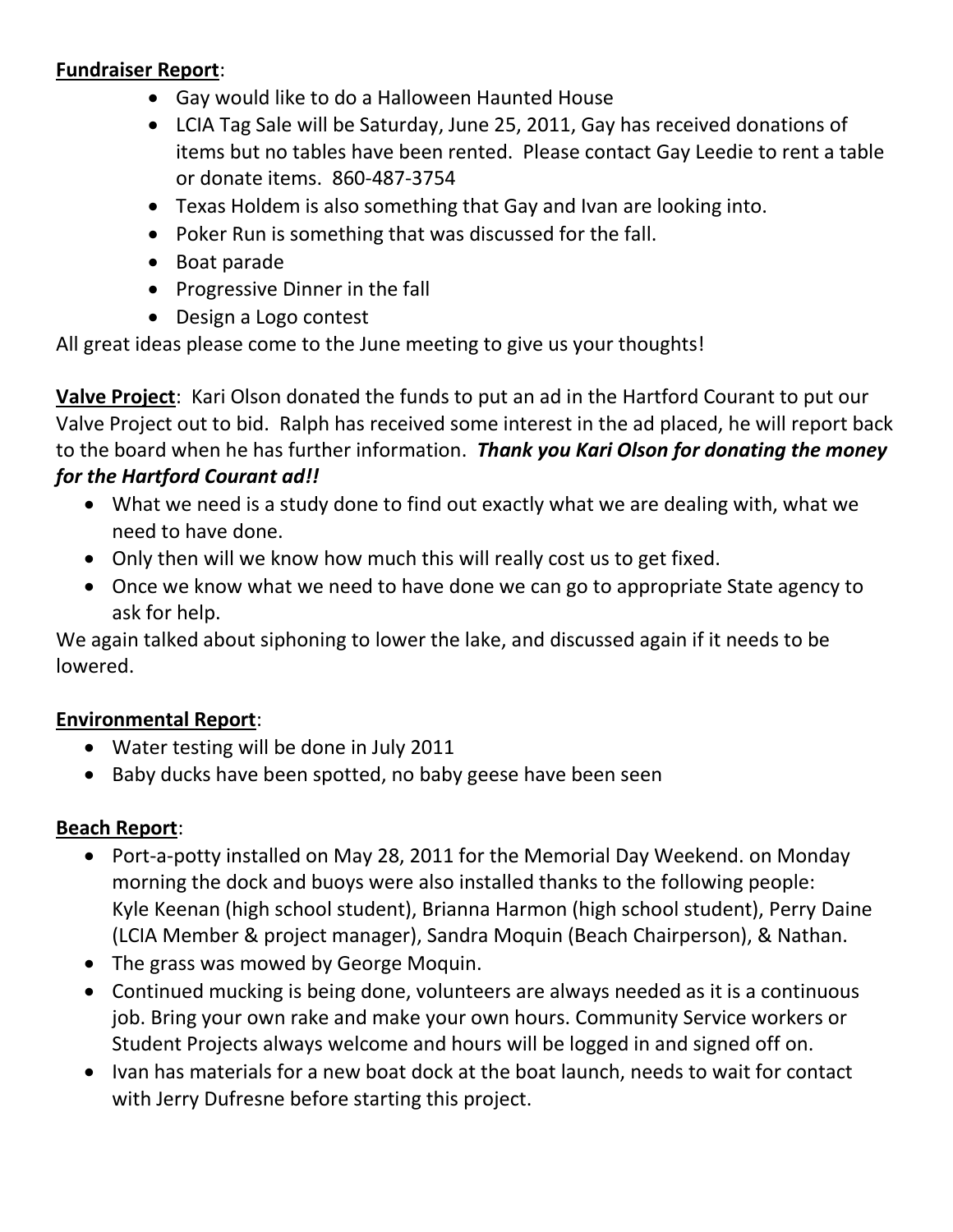**Road Report**: Jerry Dufresne not available but Ivan Wasko reported instead of grading the roads we are looking at filling in potholes. Ivan suggested possibly getting truck loads of gravel and getting volunteers on each street to fill in the potholes. More information to follow at the annual meeting in June.

# **Constable Report**: Jerry Dufresne not available..

- Ivan has stopped a few people for speeding and going thru the stop signs.
- A couple a kids built fires on the Islands and were asked to put them out, the kids were very respectful.

# *First 2011 Annual Membership Meeting: Sunday, June 26th - 2:00 p.m.*

# *Next Board Meeting: Wednesday, July 13, 2011 – 6:30 p.m.*

Respectfully Submitted,

Brenda Chisholm, LCIA Secretary